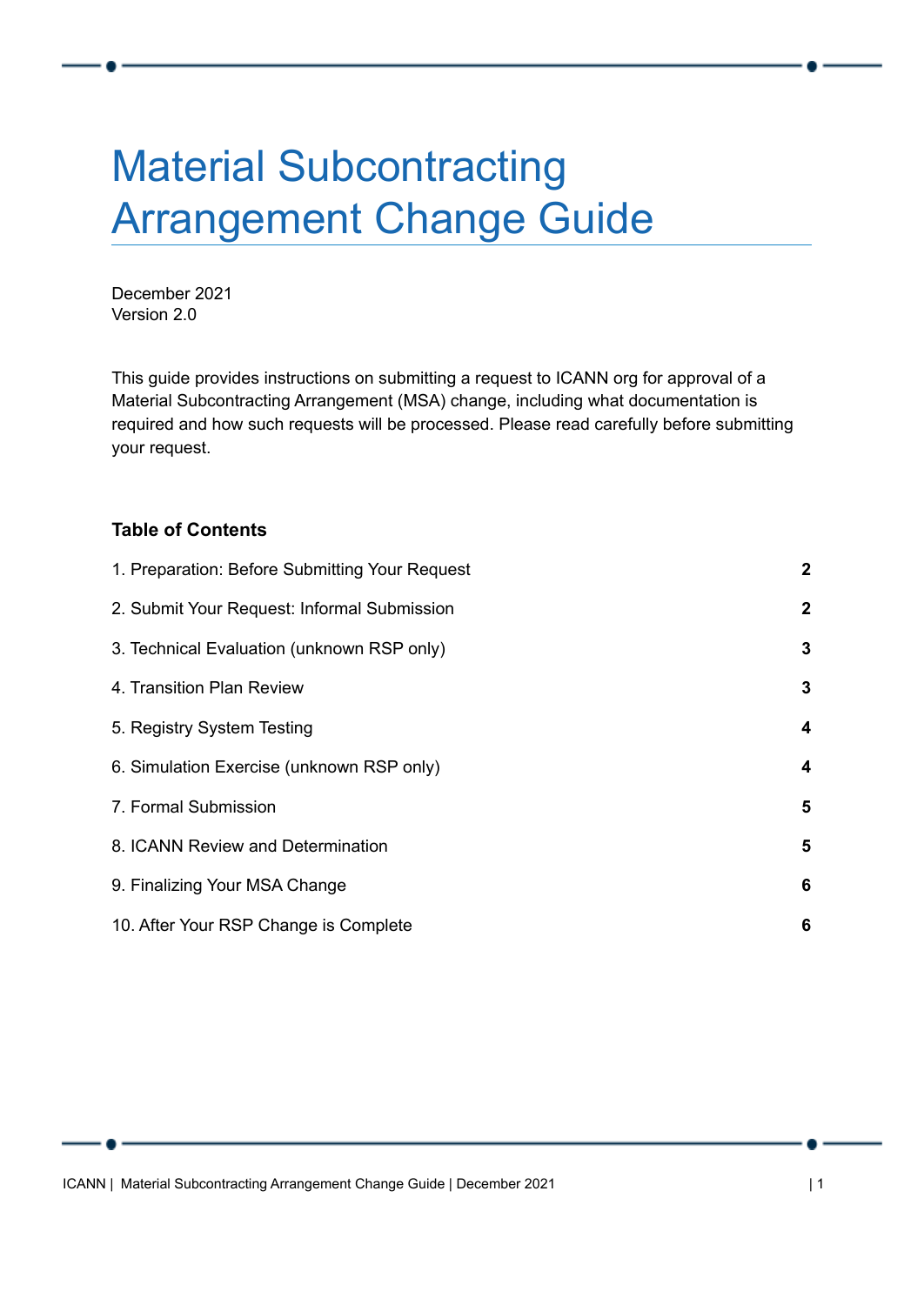# <span id="page-1-0"></span>**1. Preparation: Before Submitting Your Request**

If you haven't yet referenced the MSA change [overview](https://www.icann.org/resources/pages/material-subcontracting-arrangement-2015-10-09-en), please do so prior to submitting your request. It contains important considerations you should be aware of before you submit, including documentation requirements for your submission. If you have any questions, please reach out to your Account Manager or submit a general inquiry case through the Naming [Services](https://portal.icann.org/) portal (NSp).

Please keep in mind that an MSA change request takes anywhere from **7-12 weeks to complete**. Below is a general timeline of the MSA change process. Click here for a more detailed process [workflow.](https://www.icann.org/en/system/files/files/msa-process-workflow-09dec21-en.pdf)



#### **MSA Change Request Timeline**

\*only applicable to unknown RSPs who are not currently supporting one or more new gTLDs.

#### <span id="page-1-1"></span>**2. Submit Your Request: Informal Submission**

Submit your request through NSp:

- Select the applicable type of MSA change:
	- MSA change to a known RSP the proposed RSP is considered "known" if it currently supports one or more new generic top-level domains (gTLDs).
	- MSA change to an unknown RSP the proposed RSP is considered "unknown" if it does not currently support one or more new gTLDs.
- Complete the questionnaire and upload the required documentation:
	- A transition plan see the Transition Plan [Guidelines](https://www.icann.org/en/system/files/files/msa-change-service-transition-plan-guidelines-09dec21-en.pdf) for instructions on developing a transition plan.
	- *For unknown Registry Service Provider (RSP) only*: responses to all [MSA](https://www.icann.org/en/system/files/files/msa-technical-questions-25sep17-en.pdf) Technical [Questions](https://www.icann.org/en/system/files/files/msa-technical-questions-25sep17-en.pdf).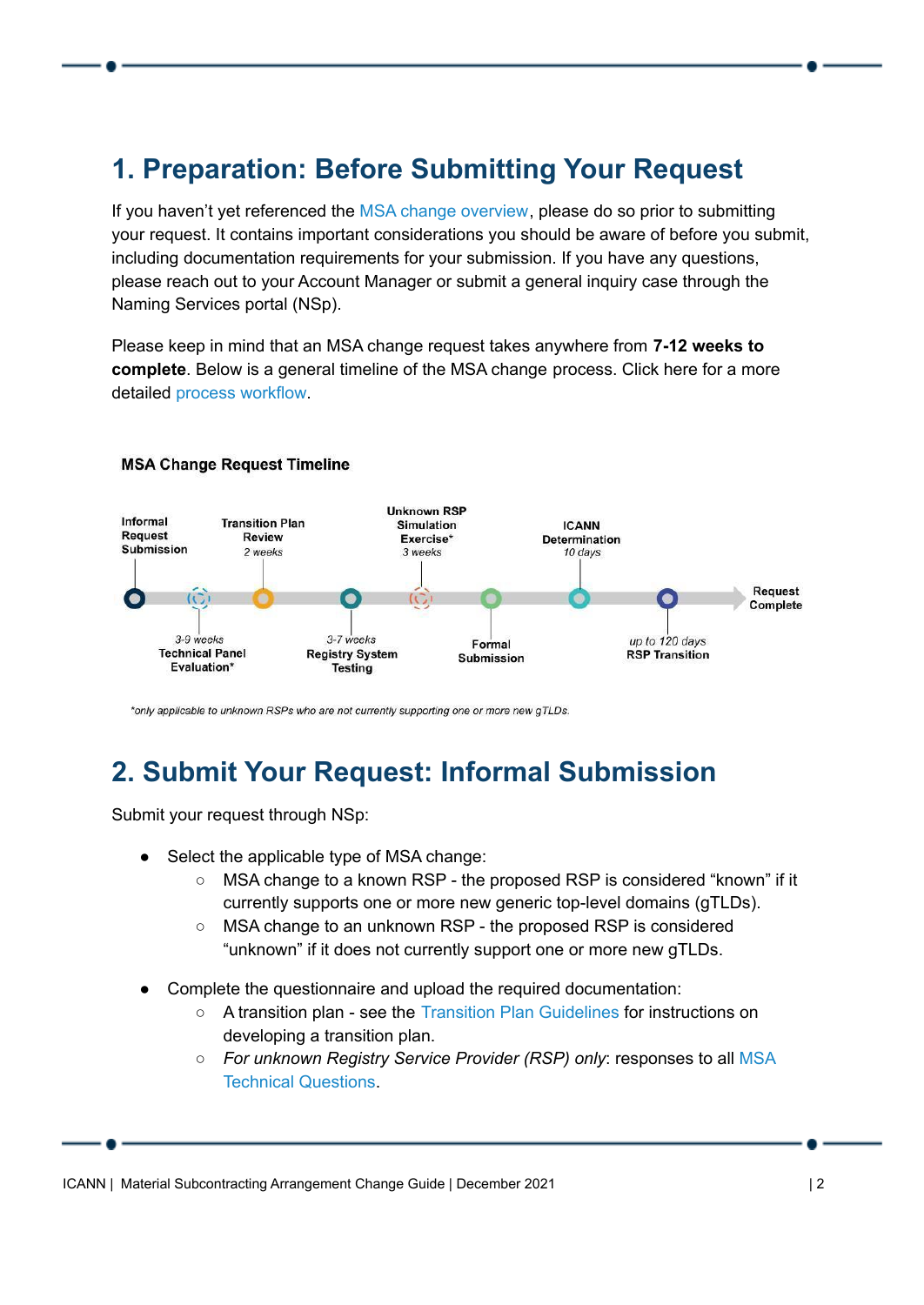You will be able to track the progress of your MSA change request within NSp once your request has been submitted. Please note, the request submission phase is considered your *informal submission*. During the informal submission phase, you and your proposed RSP provide ICANN org with information about the MSA change and complete specific technical prerequisites as outlined below.

**DO NOT submit a cover letter at this time.** You will be prompted to submit your cover letter later on in the process after having successfully completed the technical prerequisites in the formal [submission](#page-4-0) phase.

# <span id="page-2-0"></span>**3. Technical Evaluation (unknown RSP only)**

*Note: This step is only applicable for an MSA change to an unknown RSP.*

If your request is to transition to an unknown RSP, a technical evaluation of the RSP by a third-party panel is required. The responses to the MSA Technical [Questions](https://www.icann.org/en/system/files/files/msa-technical-questions-25sep17-en.pdf) will be used for the panel's review. The unknown RSP must pass the evaluation in order to qualify for the remaining steps of the MSA change process. Completion of the technical evaluation generally ranges from three to nine weeks.

You may work with ICANN org to address issues raised during the technical evaluation. However, if your proposed RSP does not pass the evaluation, you may be required to submit a new request.

Estimated Cost: \$14,300.00 USD. *The cost provided is a current estimate. Actual costs may vary and may be updated from time to time. The registry operator is responsible for actual costs incurred and will receive an invoice from ICANN org for the technical evaluation fees. Invoice payment terms are Net 30: payment is due thirty days after the invoice date.*

# <span id="page-2-1"></span>**4. Transition Plan Review**

If the gTLD has been delegated, you must provide a detailed transition plan developed between the current RSP and the proposed successor. Instructions for developing a transition plan may be found in the Transition Plan [Guidelines](https://www.icann.org/en/system/files/files/msa-change-service-transition-plan-guidelines-09dec21-en.pdf).

ICANN org will review the transition plan uploaded to the NSp request and may follow up with clarifying questions as needed. ICANN org's review of the transition plan generally takes two weeks, but may take longer in some instances depending on clarifying questions, explanations, and potential revisions to the transition plan.

ICANN | Material Subcontracting Arrangement Change Guide | December 2021 | 3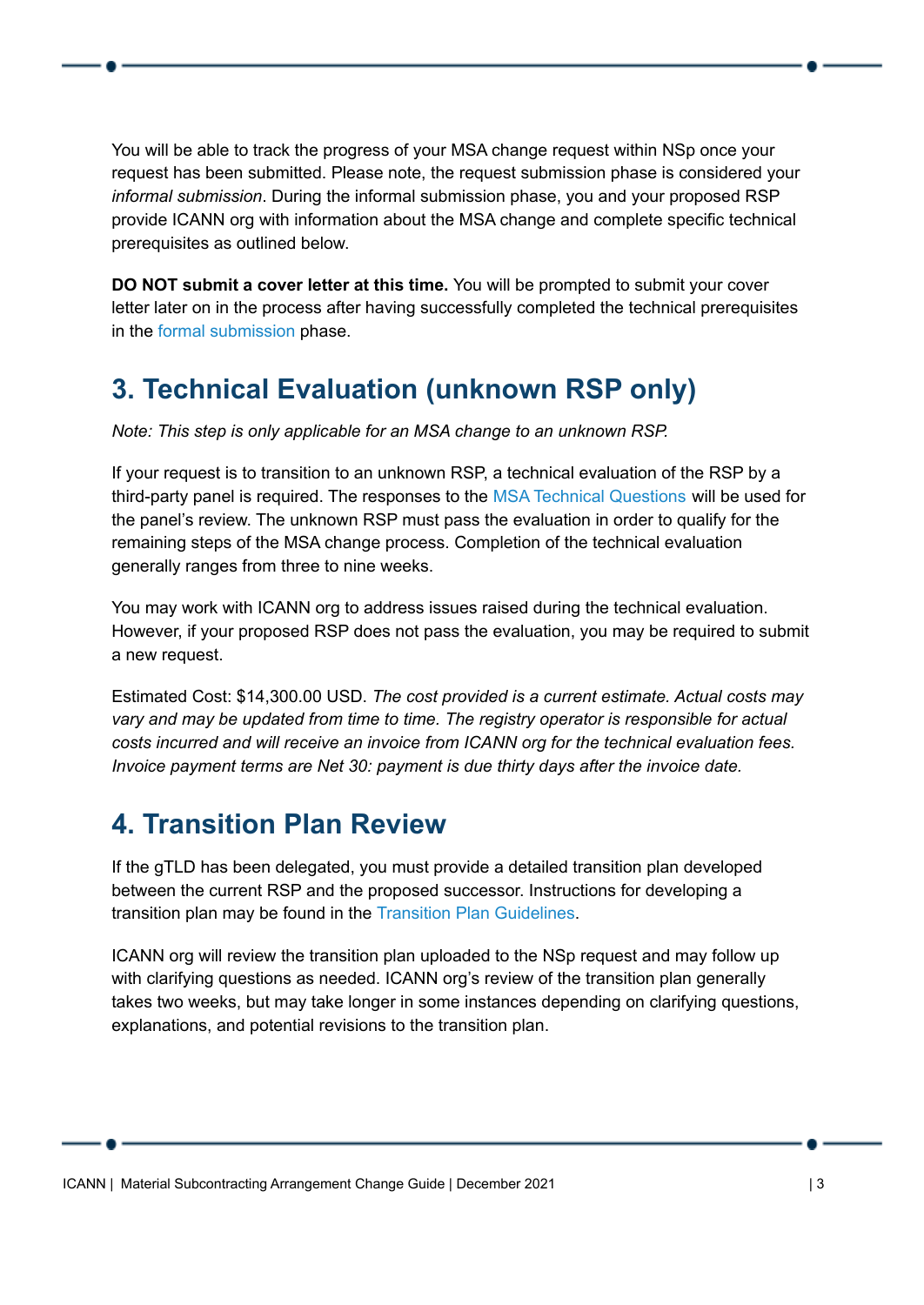The transition plan must be approved by ICANN org prior to Registry System Testing (RST). ICANN org will inform the registry operator of the transition plan approval and reach out via the NSp case to provide instructions on scheduling Registry System Testing.

# <span id="page-3-0"></span>**5. Registry System Testing**

[Registry](https://www.icann.org/resources/registry-system-testing) System Testing (RST) ensures that a registry operator has the capacity to operate a gTLD in a stable and secure manner. For MSA change requests, RST is referred to as RSP Change Testing, which is designed to ensure that a previously delegated gTLD can continue to run successfully. Completion of RST is expected to take three weeks, however in some instances RST may range from three to seven weeks.

Standard RSP Change Testing typically includes the following test elements:

- DNS Testing operability with the Domain Name System protocols.
- WHOIS Testing the records containing registration information about registered domain names.
- EPP Testing the implementation of the protocol used for electronic communication between a registrar and a registry for provisioning domain names.
- Internationalized Domain Name (IDN) Reviewing and/or testing domain names that include characters not written with the basic Latin alphabet (a - z).
- Data Escrow Testing to ensure that registries are able to make successful data deposits with their Data Escrow Agents.
- Documentation Review of self-certification documents (XML) to ensure required elements are accounted for.

The testing requirements and timing (including scheduling) may vary depending on the type of RSP change and RST is only applicable to delegated gTLDs. Further information on RST requirements can be found on the RST [webpage](https://www.icann.org/resources/registry-system-testing).

# <span id="page-3-1"></span>**6. Simulation Exercise (unknown RSP only)**

*Note: This step is only applicable for an MSA change to an unknown RSP.*

This set of registry system tests is performed when an RSP has not supported a gTLD before and the gTLD for which it will provide services is already delegated and has registrants. This testing is in addition to the prior technical evaluation and RST testing.

During this step, the RSP places simulated gTLDs in the production environment, which is then monitored for compliance with the relevant DNS/DNSSEC specifications and the Service Level Requirements described in Specification 10 of the Registry Agreement. The RSP is required to perform zone signing key (ZSK) and root zone key signing key (KSK)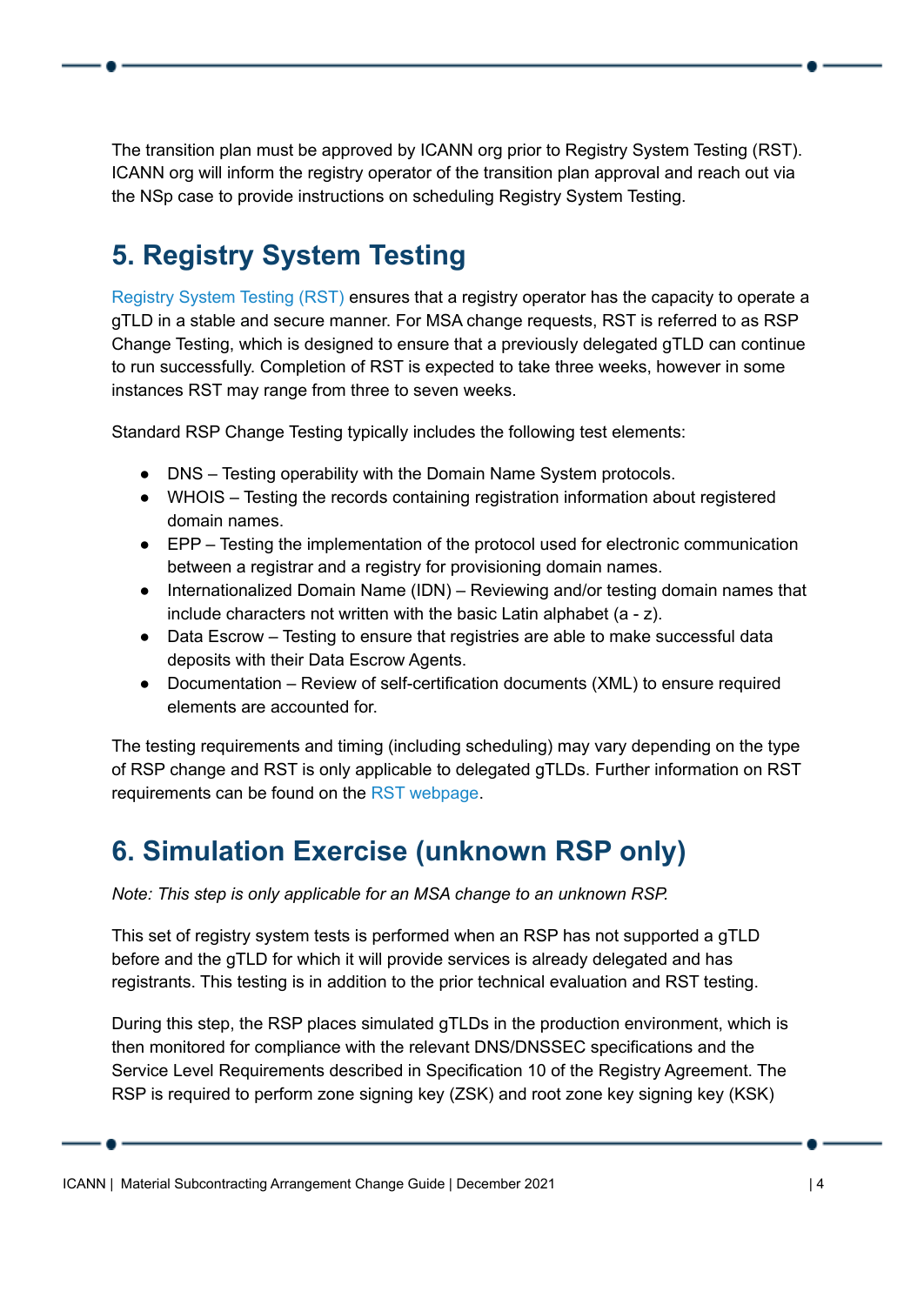rollovers during the simulation period. The Simulation Exercise typically takes three weeks to complete.

#### <span id="page-4-0"></span>**7. Formal Submission**

Once the prerequisite technical requirements are complete (e.g., technical evaluation, transition plan, RST, and unknown RSP simulation exercise), ICANN org will inform you that you are eligible to submit a formal request to change your RSP.

To do so, you must provide a cover letter in the NSp case. Your cover letter must be on company letterhead and include the following:

- A description of the current and proposed RSPs
- Estimated timing of the MSA change (expected RSP transition date)
- Any other pertinent information related to the MSA change
- A signature from a duly authorized representative of the registry operator (e.g., the registry primary contact, corporate officer, or legal notices contact). The name of the signatory must be printed and signed, and the signature block must include the signature, signatory name, and signatory title.

As you submit your cover letter in the NSp request, you will also be prompted to print and send a physical copy of your cover letter and completed NSp request form to ICANN org at the address indicated in the NSp request.

#### <span id="page-4-1"></span>**8. ICANN Review and Determination**

Once your formal submission has been received in the NSp request, ICANN org will review the request and post its determination in the NSp case. ICANN org will either consent or withhold its consent to the request within 10 calendar days of receipt of your formal submission.

Should ICANN org provide its consent to your MSA change, you must transition to the successor RSP within 120 calendar days from the date ICANN org has provided its consent. If you haven't done so already, provide ICANN org with your expected RSP transition date at this stage.

If you need additional time to complete your RSP transition, you may submit an extension request in the NSp MSA case along with your rationale and the new expected RSP transition date.